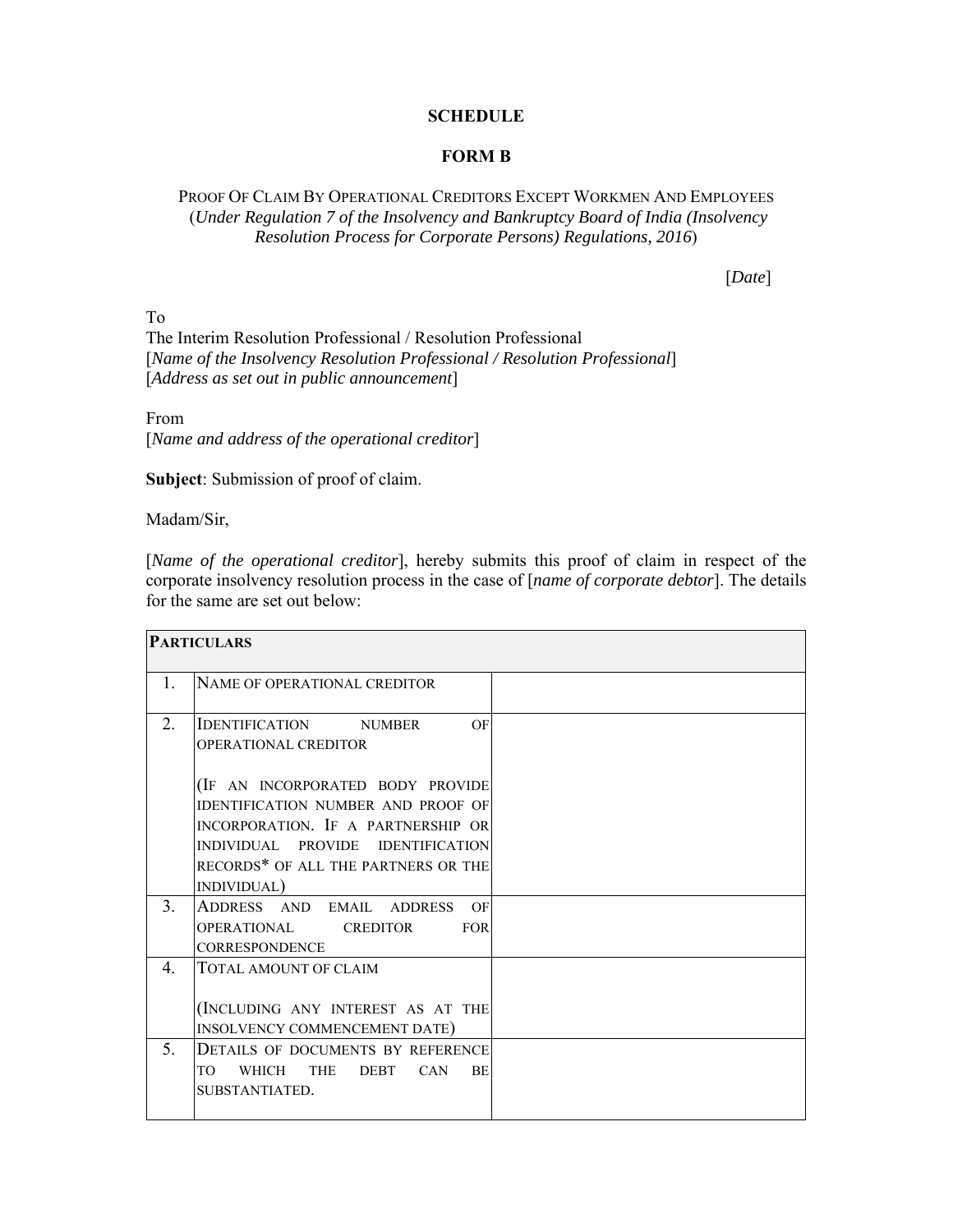| <b>PARTICULARS</b>                       |                                                                                                                                                                                          |                                                                                                |  |
|------------------------------------------|------------------------------------------------------------------------------------------------------------------------------------------------------------------------------------------|------------------------------------------------------------------------------------------------|--|
| 6.                                       | DETAILS OF ANY DISPUTE AS WELL AS THE<br>RECORD OF PENDENCY OR ORDER OF SUIT<br>OR ARBITRATION PROCEEDINGS                                                                               |                                                                                                |  |
| 7.                                       | DETAILS OF HOW AND WHEN DEBT<br><b>INCURRED</b>                                                                                                                                          |                                                                                                |  |
| 8.                                       | DETAILS OF<br><b>MUTUAL</b><br>ANY<br>CREDIT,<br>MUTUAL DEBTS, OR OTHER MUTUAL<br>DEALINGS BETWEEN<br>THE CORPORATE<br>DEBTOR AND THE CREDITOR WHICH MAY<br>BE SET-OFF AGAINST THE CLAIM |                                                                                                |  |
| 9.                                       | DETAILS OF ANY RETENTION OF TITLE<br>ARRANGEMENTS IN RESPECT OF GOODS OR<br>PROPERTIES TO WHICH THE CLAIM REFERS                                                                         |                                                                                                |  |
| 10.                                      | DETAILS OF THE BANK ACCOUNT TO<br>WHICH THE AMOUNT OF THE CLAIM OR ANY<br>PART THEREOF CAN BE TRANSFERRED<br>PURSUANT TO A RESOLUTION PLAN                                               |                                                                                                |  |
| 11.                                      | LIST OF DOCUMENTS ATTACHED TO THIS<br>PROOF OF CLAIM IN ORDER TO PROVE THE<br>EXISTENCE AND NON-PAYMENT OF CLAIM<br>DUE TO THE OPERATIONAL CREDITOR                                      |                                                                                                |  |
|                                          | Signature of operational creditor or person authorised to act on his behalf                                                                                                              | [Please enclose the authority if this is being submitted on behalf of an operational creditor] |  |
| Name in BLOCK LETTERS                    |                                                                                                                                                                                          |                                                                                                |  |
| Position with or in relation to creditor |                                                                                                                                                                                          |                                                                                                |  |
| Address of person signing                |                                                                                                                                                                                          |                                                                                                |  |

\*PAN number, passport, AADHAAR Card or the identity card issued by the Election Commission of India